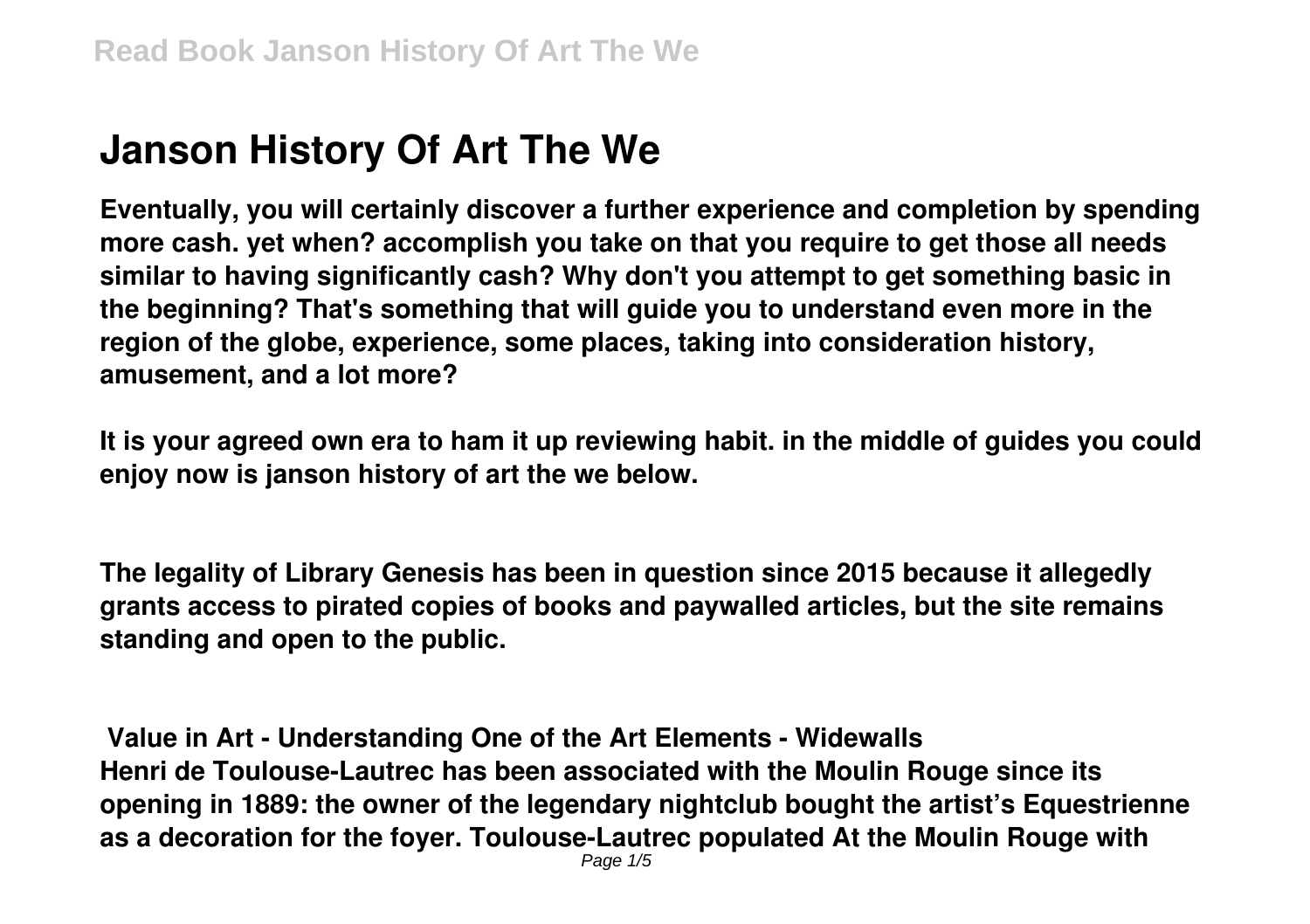**portraits of the legendary nightclub's regulars, including himself—the diminutive figure in the center background—accompanied by his cousin ...**

## **Lawrence Dobkin - IMDb**

**When one discusses the value in art there are two very distinctive paths to follow. The concern with value in art is both a technical question related to color and to light, and also a subjective issue which touches on philosophical, economic, art market and aesthetic concerns. Focused on the definition of the value in art from the technical point of view, value, also known as a tint ...**

#### **Le café de nuit (The Night Café) | Yale University Art Gallery**

**Lawrence Dobkin, Actor: Patton. Lawrence Dobkin was born on September 16, 1919 in New York City, New York, USA. He was an actor and director, known for Patton (1970), Mike Hammer (1958) and Star Trek (1966). He was married to Anne Collings, Joanna Barnes and Frances Hope Walker. He died on October 28, 2002 in Los Angeles, California, USA.**

## **Klaus Janson - Wikipedia**

**The history of Art focuses on objects made by humans for any number of spiritual, narrative, philosophical, symbolic, conceptual, documentary, decorative, and even functional and other purposes, but with a primary emphasis on its aesthetic visual form. Visual art can be classified in diverse ways, such as separating fine arts from applied**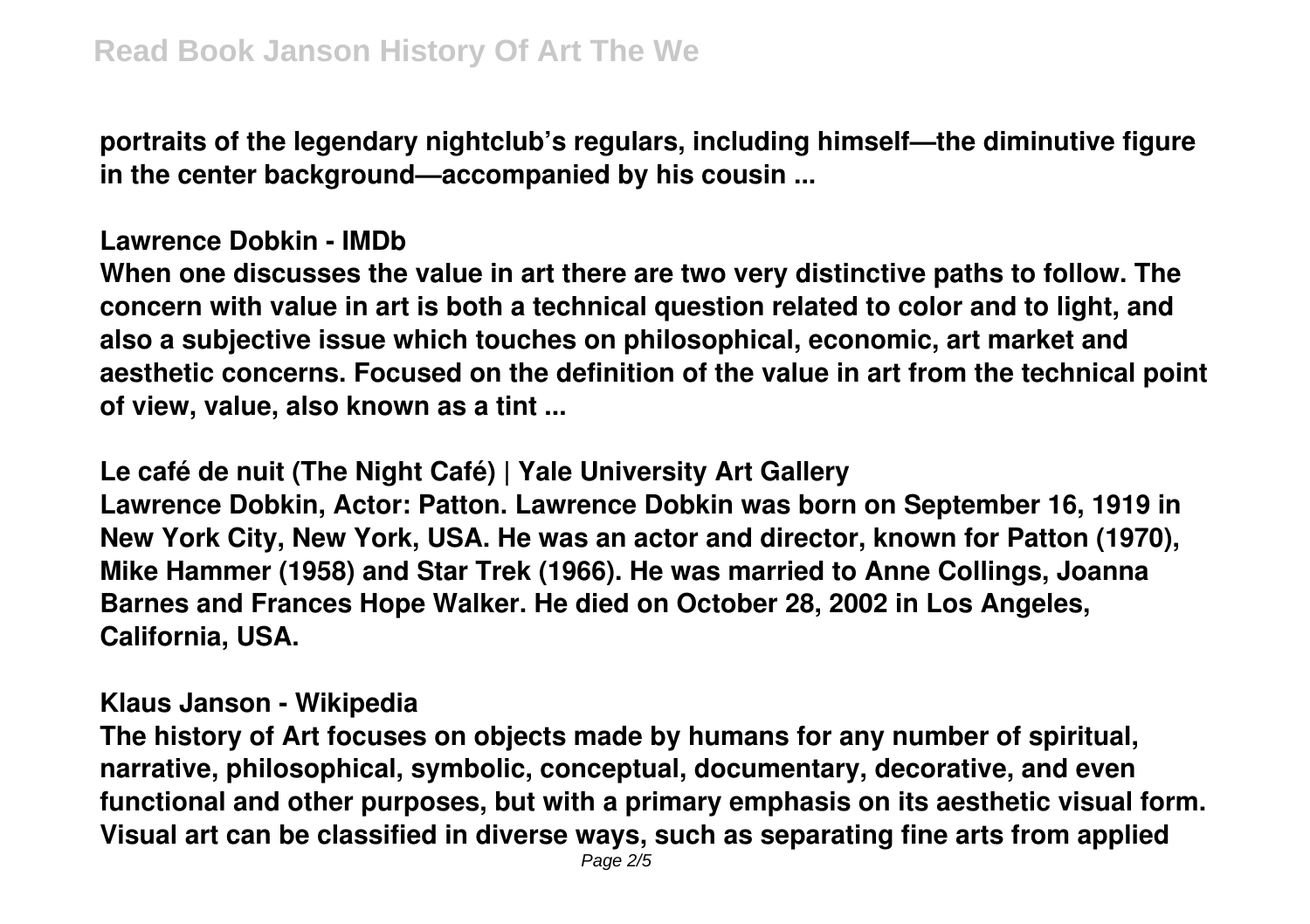**arts; inclusively focusing on human creativity; or ...**

**At the Moulin Rouge | The Art Institute of Chicago**

**Since 1936, Alaska State Fair features record-setting giant vegetables, beautiful flower gardens, concerts, plus Alaskan and Alaska Native culture. The Alaska Fair is held each Fall in the Matanuska-Susitna Valley.**

**What Is the Definition of Art? - ThoughtCo**

**Additionally, she is the first woman artist, along with Mary Cassatt, to be included in Janson's History of Art text. Among her public commissions are Monumental Gateway to the City of Rock Hill in South Carolina, consisting of four twenty-foot high bronze figures on granite pedestals; ...**

#### **Audrey Flack**

**If you are just getting started and would like to know more about Vermeer's life and art, click here for a Vermeer FAQ, a selection of essential publications. ... five-part timeline of Vermeer's life and European history and culture; ... all original content @ 2001–2022 Jonathan Janson ...**

**Bubbling Under Hot 100 – Billboard**

**History of How Art Is Defined . According to H.W Janson, author of the classic art textbook, The History of Art, "...we cannot escape viewing works of art in the context of**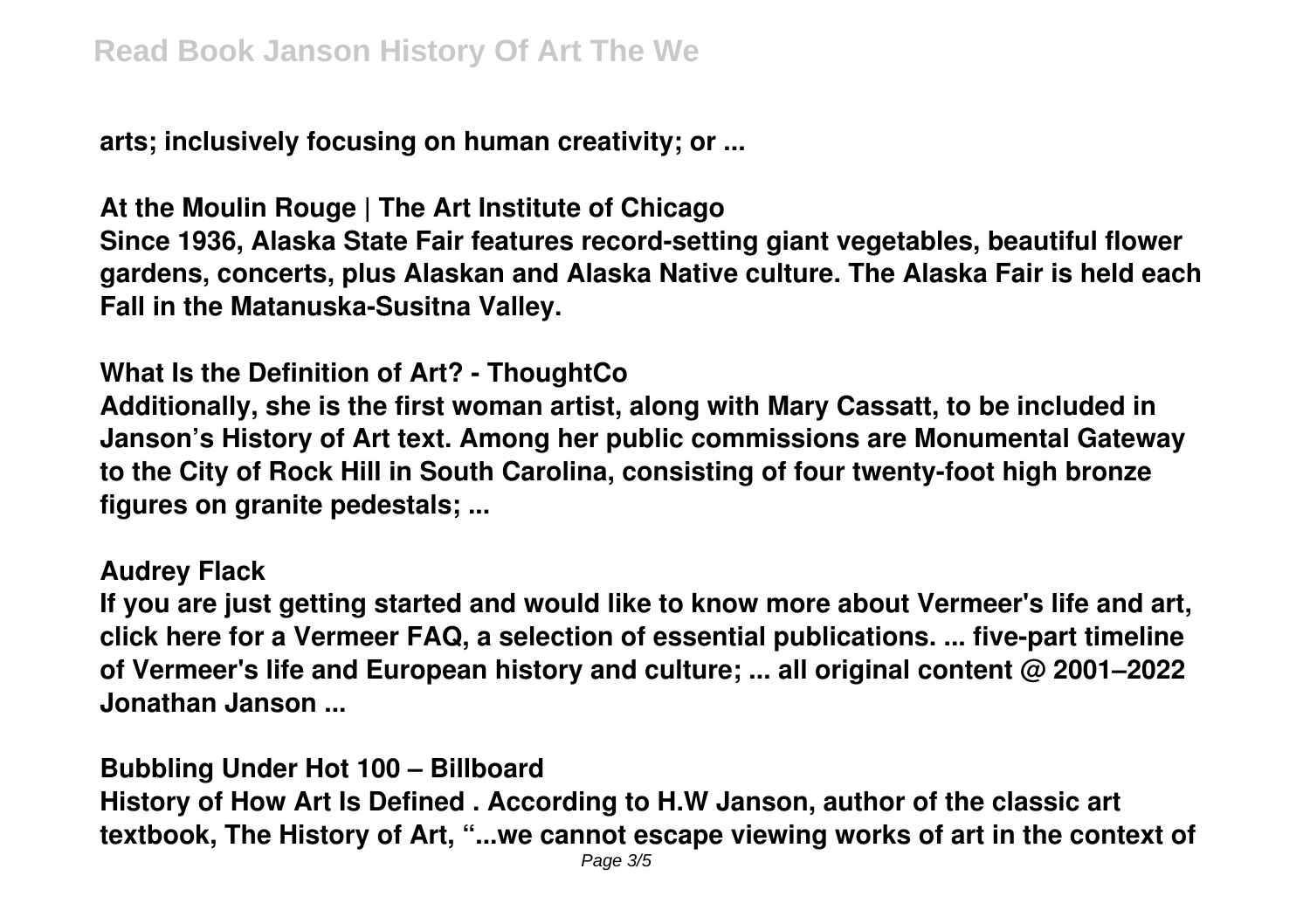**time and circumstance, whether past or present. How indeed could it be otherwise, so long as art is still being created all around us, opening our eyes almost daily to new ...**

## **Essential Vermeer**

**Probably sent by Vincent from Arles in May 1889, among a large shipment to Theo in Paris; Mme. Johanna. van Gogh-Bonger, Amsterdam; sold to Berheim-Jeune in April 1907; J.A. Morosov, Moscow (acquired at the Exhibition of the Golden Fleece, Moscow, 1908), Museum of Modern Art, Moscow in spring 1919; M. Knoedler Gallery, New York, by Spring 1933 via Mattheisen Gallery, Berlin; Stephen C. Clark ...**

**Jansen Art Center – The Jansen Art Center creates opportunities for the ... Jillian Janson, Actress: Manuel Ferrara's Reverse Gangbang 2. Jillian Janson has not only distinguished herself as the go-to barely legal performer, but as an emerging supernova among porn stars. Raised in a household of strong women, Jillian was never shy about her sexuality, even when her boldness pegged her as an outcast in the conservative, midwest community of her youth.**

#### **Jillian Janson - IMDb**

**Born: 14 November 1840 Died: 5 December 1926 Native Place: Paris, France Art Styles: Oil on Canvas Movement: Impressionism Notable Creations: Impression; Sunrise, Rouen Cathedral series, London Parliament series, water Lilies, Haystacks, Poplars What made him one of the famous painters: The term "Impressionism" is derived from**